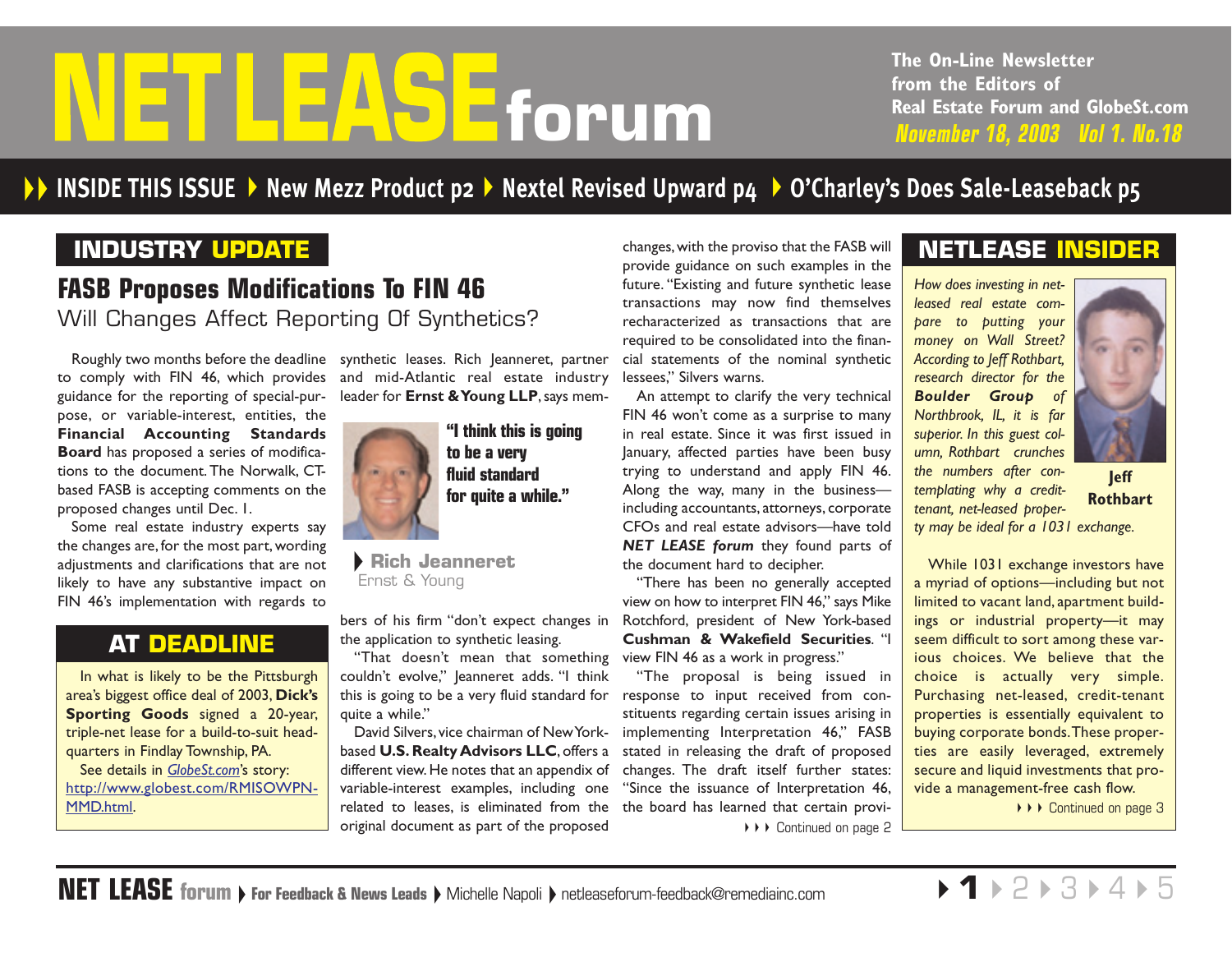### <span id="page-1-0"></span>**INDUSTRY UPDATE** [Continued from page 1](#page-0-0)

sions of the interpretation are not being of CTL loans and the biggest buyer of lease consistently interpreted as the board intended. The board decided to address certain technical corrections and implementation issues that have arisen."

The proposed changes come just a few weeks after the FASB deferred the implementation deadline for public companies, essentially extending it to year-end.

### **Rybarski Launches Specialty Agency For Lease-Enhancement Insurance**

Industry veteran Joe Rybarski has founded an insurance agency called **Financial Specialty Risk Management Inc.** to serve the lease-enhancement niche. Rybarski, who has more than a decade of experience in providing insurance products specifically geared to lenders in credit-tenant lease transactions, is the president of the Dallas-based firm.

**American International Group Inc.** and **Chubb Group of Insurance Cos.** to match CTL lenders with casualty and condemnation, environmental and residual-value insurance policies.

"There's a strong demand, and that demand has always been there, but it's changed," Rybarski says of his product. It **Norseman Adds Mezz Product** first came to the fore, he notes, when Wall Street began securitizing the income stream from credit-tenant properties.Then life companies started financing CTL debt; a new mezzanine loan program to its menu they are still one of the biggest providers

enhancement insurance products today. "As long as life insurance companies still want to do this, they need this insurance."

What also has changed in his business, he observes, is the base of property types involved in CTL deals."Now we see many more large buildings, predominantly office buildings and industrial warehouses, as well as retail"

In addition to its current offerings, Rybarski's firm is working with an insurer to develop an appropriations-risk program. That program, should it come to fruition, would provide heretofore unavailable coverage for CTL structures with governmental entity tenants and lease provisions that allow the lease to be terminated if funds sufficient to pay the rent are not appropriated by the pertinent legislature.

FSRM works primarily with insurers NorthStar Cos. and, prior to that, spent 16 Rybarski was most recently with years with Aon Corp. His current two-man shop includes Ben Miner, who has experience in providing insurance for CTL transactions in addition to a background in executive-risk insurance products.

# **To Net-Lease Financing Menu**

Jersey City-based specialty-finance firm **Norseman Group LLC** has introduced ▶▶▶ [Continued on page 5](#page-4-0)

### **RECENT TRANSACTIONS**

**Lehigh Consumer Products Corp.** sold its 270,000-sf headquarters facility in Macungie, PA to **AMC Delancey Group Inc.** Lehigh continues to occupy the building.

**Triple Net Properties** and 20 tenants-in-common bought a 117,339-sf office building in Richardson, TX for \$13.9 million. **SBC Communications Inc.** and **Agilent Technologies** are the tenants. Seller **Invesco Realty Advisors** was represented by **CB Richard Ellis**. Financing was provided by **Midfirst Bank** and arranged by Triple Net and **Essex Financial.**

A 523,470-sf facility at Orebro Distribution Center near Stockholm was purchased by **ProLogis European Properties Fund** in a sale-leaseback with **Elektroskandia AB**.

**May Center Advisors** represented **Focused Retail Property I** in the sale of a freestanding **McDonald's** in Oxford, NC to a private investor.

A private investor bought the 245room **Red Lion River Inn** in Spokane, WA, which will continue to be operated by seller **WestCoast Hospitality Corp.** under a long-term lease.

A 393,000-sf office building in Gaithersburg, MD was the subject of a sale-leaseback between **IBM Corp.** and **Monument Realty LLC**.The purchase also included a 33-acre parcel that can support 1 million sf of office development. **Grubb & Ellis** sat in for the seller, **Holland & Knight** for the buyer.

**U.S. Realty Advisors LLC**, on behalf of **San Diego City Employees' Retirement System**, paid \$22 million for a 186,000-sf office building in an unspecified Midwest location.The property was net leased for 17 years back to the seller, a Fortune 100 company.

Recent transactions brokered by the **Boulder Group** include the acquisition of a \$583,000 retail property in Monroe, LA, by a St. Louis investor completing a 1031 exchange. **Applebee's** holds a 20 year ground lease to the property. The cap rate was 7.2%.

**McKellips Preschool LP** sold a 10,200-sf facility triple-net leased to **McKellips Tutor Time** for almost \$1.9 million. The Mesa, AZ property has 16 years remaining on its lease. **Sperry Van Ness** represented the seller, while **Marcus & Millichap** sat in for buyers **Ping-Wang** and **Theresa Chang**.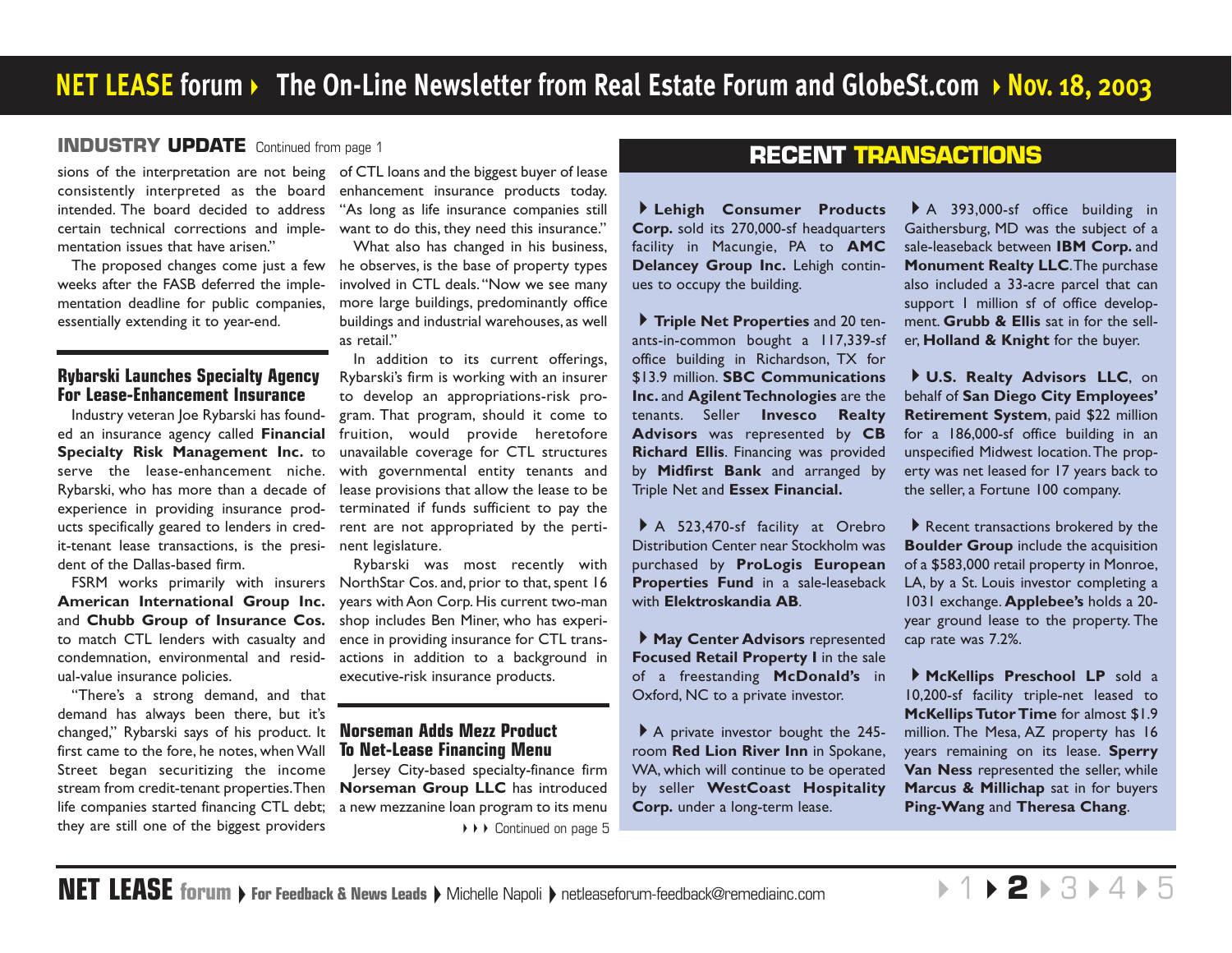### <span id="page-2-0"></span>**NETLEASE INSIDER** [Continued from page 1](#page-0-0)

property, there is no management age of most stocks and bonds as well. required. The landlord's sole duty is to deposit the rent check every month, since net leases typically obligate the tenant to pay for expenses including real estate taxes, insurance and building maintenance.

Income from investment-grade tenants generates returns above those of corporate bonds. Most net leases range in duration for 10 to 25 years, with the average lease being contracted for 20 years. In addition to the increased returns, these lengthy durations eliminate the tenant turnover commonly associated with other real estate investments such as apartment or industrial buildings.

Due to this tenant security, net-leased properties are easier to leverage than most other real estate investments. Some netleased properties can secure financing with as high as a 90% to 95% loan-to-value ratio.

In addition, the lack of required active management and the secure nature of the lease afford easy and frequent transferability of credit-tenant properties. Such liquidity is rare in the real estate market. And while benefits of net-leased properties over other forms of real estate investments are clear, those benefits are increased when combined with the taxdeferral regime of IRC section 1031.

As mentioned, net-lease investments generate greater returns than those of corporate bonds. Surprisingly, credit-tenant net-leased investments actually provide

Upon trading into a triple-net lease for greater returns than the historical aver-

According to the Vanguard Group, stocks have a historical return equal to 10% of the initial investment, whereas bonds have historically returned 5.5% annually. Contrast that to, for example, a standard Walgreen's triple-net lease.Assuming that the property was financed on a 10-year term and amortized over 30 years, net-lease landlords can expect a 12.9% average annual rate of

assumes a cash-on-cash return and principal a volatile market and less liquidity. paydown.) Furthermore, this analysis omits any appreciation in the real property's value.

return. (This projected rate of return the burden of management, tenant turnover, anything but net-leased properties. The table below illustrates the expected returns from a net-lease investment over a 10-year period, based on the above-referenced historical rates of return. While the than those for other real estate investments, such as apartment and industrial buildings, inherent with those properties is

Comparing active versus passive investments does not generate comparable analysis. Additionally, more active real estate investments pose risk that is not associated with their passive net-lease counterparts.

return for net-leased properties may be less with the ability to defer taxes on the sale of When net-lease returns are combined a relinquished property via a 1031 exchange and the freedom from asset management, it is surprising that people choose to invest in

### **NET-LEASE INVESTMENT RETURNS VS. STOCK AND BOND RETURNS**





**Source: The Boulder Group**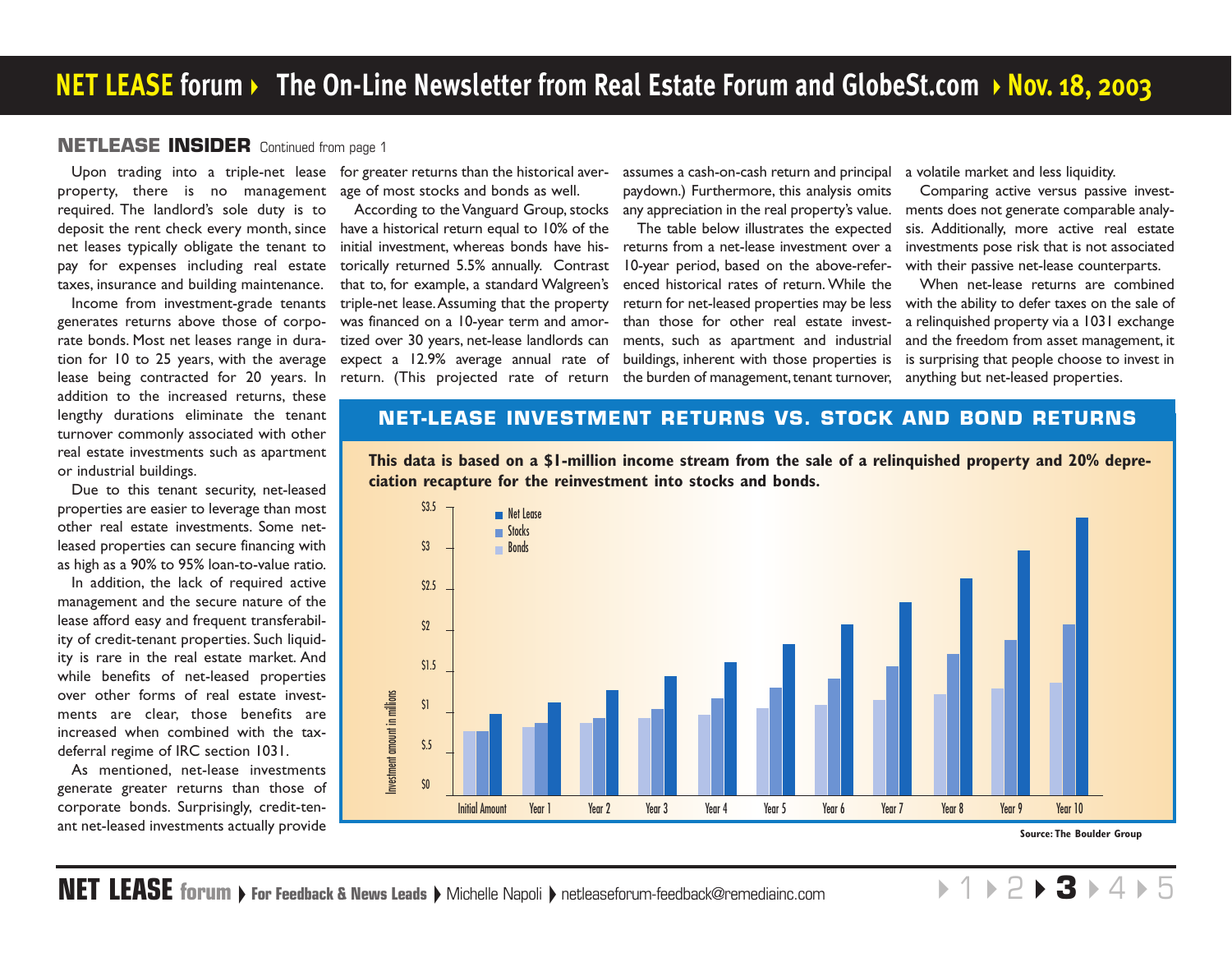### <span id="page-3-0"></span>**RATINGS UPDATE**

The outlook for **Safeway Inc.**'s BBB senior unsecured notes was revised to negative from stable by Fitch Ratings following the grocery-store operator's decision to take its **Dominick's** division off the market. Ongoing labor difficulties and increased competition in its industry factored in as well.

Standard & Poor's Ratings Services ures for its assigned rating." revised its outlook for **Nextel Communications Inc.** to positive from stable, citing an "improved view of Nextel's business risk profile."

The senior unsecured notes of **Union** Pacific Corp. were upgraded to Baa2 from Baa3 by Moody's Investors Service,

which cited reduction of debt, improved financial performance, solid and sustainable railroad operations and strong liquidity.

The senior unsecured debt rating of **General Mills Inc.** was affirmed at BBB+ by Fitch, which noted "management's commitment to debt reduction and stable operating earnings and cash flow." But it also kept the company's outlook at negative, citing "weak credit protection meas-

Fitch initiated coverage of **Supervalu Inc.** with a BBB rating of its senior unsecured debt and a stable outlook."The ratings reflect Supervalu's broad geographic presence, stable portfolio of retail and wholesale businesses and improving financial profile," according to Fitch."Also considered is Supervalu's thin margins, consol idating customer base, mature nature of its business and intensifying competition in both its retail and distribution businesses."

Fitch also initiated coverage of **Dillard's Inc.** with a BB- senior unsecured rating and a negative outlook."The ratings reflect Dillard's broad market presence in growing areas of the country and signifi cant real estate ownership position offset by negative operating trends and high financial leverage," Fitch said.

The outlook for **Newell Rubbermaid Inc.** was revised to negative from stable by Fitch, which noted that "Newell's planned turnaround and expect ed improvement in its credit profile is tak ing longer than anticipated."



### **NET LEASE forum Vol.1 No. 18 Nov. 18, 2003**

**Publisher:** Jonathan A. Schein **Editor-in-Chief:** Michael G. Desiato **Editor:** Michelle Napoli **Managing Editor:** Jackie Day **Creative Director:** Scott Thompson

**For Editorial Feedback & News Leads:**  Contact Michelle Napoli at 212.628.9254 [or netleaseforum-feedback@remediainc.com](mailto:netleaseforum-feedback@remediainc.com)

**Subscriptions:** \$395 per year (24 issues) [Subscribe online at https://secure.remedi](https://secure.remediainc.com/app/newsletter/index.jsp)ainc.com/app/newsletter/index.jsp or contact Wendi Grinnell at 212.255.3620.

**For Advertisement Opportunities:** Contact Geoff Hahn at 404.653.8923 or [ghahn@globest.com](mailto:ghahn@globest.com)

### **For Reprints:**

To purchase reprints (minimum order: 1,000), Contact Alexa Faulkner at 813.907.0604 (phone) 813.907.0715 (fax) or [reprints@remediainc.com](mailto:reprints@remediainc.com)

### **Executive Office**

520 8th Ave.,Floor 17, New York, NY 10018 212.929.6900 • 212.929.7124 fax

### **Other Real Estate Media Products**

Real Estate Forum, GlobeSt.com Real Estate Mid-America, Real Estate New Jersey Real Estate New York, Real Estate Southern California, RealShare Conference **Real Estate** Series, Forum PLUS Leadership Media  $\blacktriangleright$ Guides. © Copyright 2003 Real Estate Media Inc.



**Print Publications:** Real Estate Forum Real Estate New York Real Estate New Jersey Real Estate MID-AMERICA Real Estate Southern California



**Online Publications:** GlobeSt.com GlobeSt.Week NET LEASE forum Much Housing forum

2003 Scheduled Events:

RealShare Philadelphia RealShare Washington, D.C. RealShare Net Lesse RealShare Chicago RealShare New York RealShare New Jersey RealShare Dallas

delivers in-depth coverage and insightful analysis of the commercial real estate market, and mast importantly, a targeted audience for your industry related product or service.

For more information contact: **Gregg Christensen at** 212-929-7045.